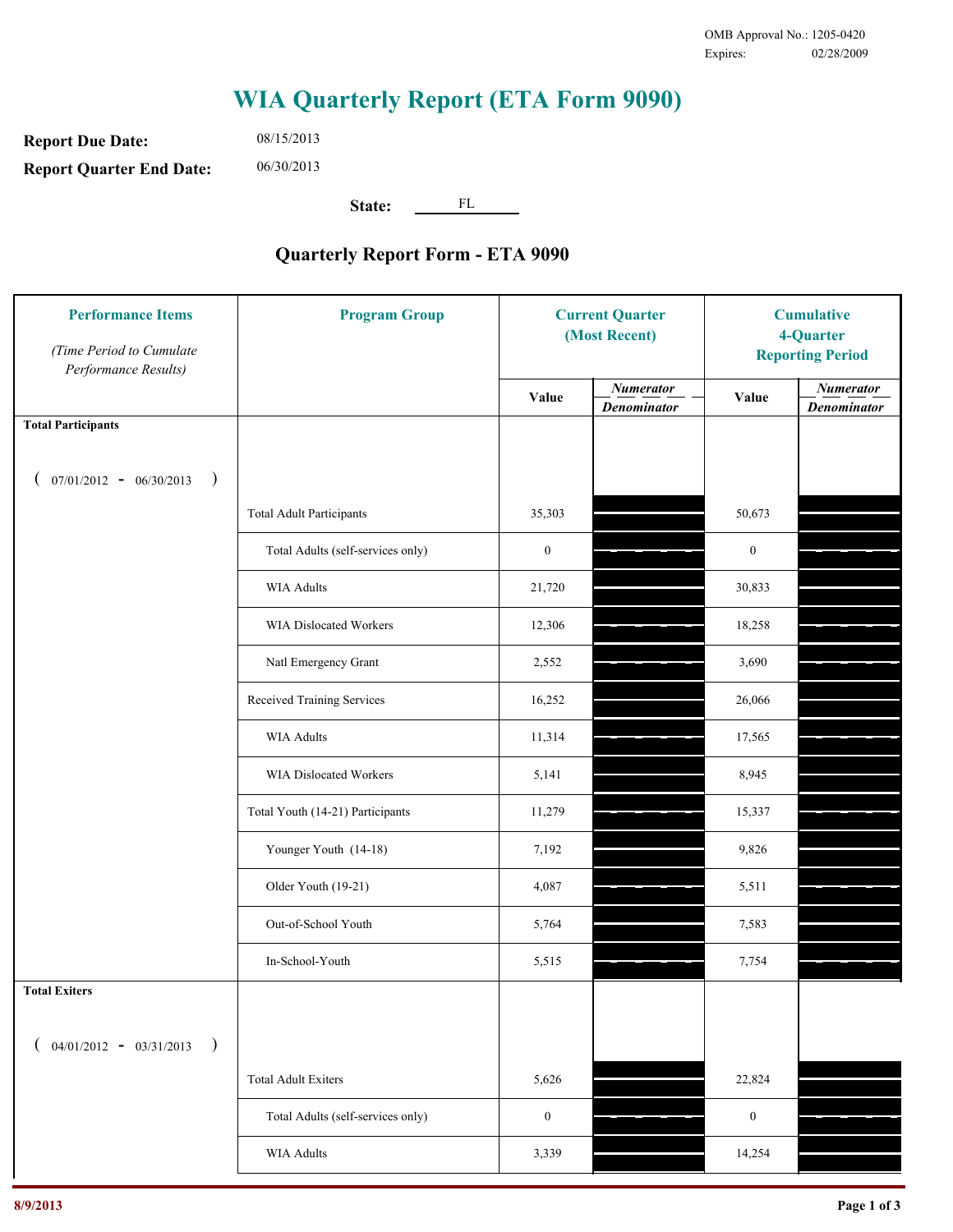| <b>Performance Items</b><br>(Time Period to Cumulate<br>Performance Results) | <b>Program Group</b>          | <b>Current Quarter</b><br>(Most Recent) |                                        | <b>Cumulative</b><br>4-Quarter<br><b>Reporting Period</b> |                                        |
|------------------------------------------------------------------------------|-------------------------------|-----------------------------------------|----------------------------------------|-----------------------------------------------------------|----------------------------------------|
|                                                                              |                               | Value                                   | <b>Numerator</b><br><b>Denominator</b> | Value                                                     | <b>Numerator</b><br><b>Denominator</b> |
|                                                                              | <b>WIA Dislocated Workers</b> | 2,226                                   |                                        | 8,164                                                     |                                        |
|                                                                              | Natl Emergency Grant          | 317                                     |                                        | 1,542                                                     |                                        |
|                                                                              | Total Youth (14-21) Exiters   | 893                                     |                                        | 6,161                                                     |                                        |
|                                                                              | Younger Youth (14-18)         | 499                                     |                                        | 3,856                                                     |                                        |
|                                                                              | Older Youth (19-21)           | 394                                     |                                        | 2,305                                                     |                                        |
|                                                                              | Out-of-School Youth           | 535                                     |                                        | 3,044                                                     |                                        |
|                                                                              | In-School Youth               | 358                                     |                                        | 3,117                                                     |                                        |
| <b>Placement in Employment or</b><br>Education                               |                               |                                         |                                        |                                                           |                                        |
| $10/01/2011 - 09/30/2012$<br>$\rightarrow$                                   |                               |                                         |                                        |                                                           |                                        |
|                                                                              | WIA Youth (14-21)             | 73.1                                    | 640<br>876                             | 64.6                                                      | 2,664<br>4,124                         |
| <b>Attainment of Degree or</b><br>Certification                              |                               |                                         |                                        |                                                           |                                        |
| $10/01/2011 - 09/30/2012$<br>$\rightarrow$                                   |                               |                                         |                                        |                                                           |                                        |
|                                                                              | WIA Youth (14-21)             | 79.6                                    | 730<br>$\overline{917}$                | 68.6                                                      | 2,936<br>4,278                         |
| <b>Literacy or Numeracy Gains</b>                                            |                               |                                         |                                        |                                                           |                                        |
| $($ 07/01/2012 - 06/30/2013<br>$\rightarrow$                                 |                               |                                         |                                        |                                                           |                                        |
|                                                                              | WIA Youth (14-21)             | 34.7                                    | 361<br>1,041                           | 47.1                                                      | 1,423<br>$\frac{1}{3,019}$             |
| Youth Diploma or Equivilance Rate                                            |                               |                                         |                                        |                                                           |                                        |
| $04/01/2012 - 03/31/2013$<br>$\rightarrow$                                   |                               |                                         |                                        |                                                           |                                        |
|                                                                              | WIA Younger Youth (14-18)     | 73.5                                    | 205<br>$\overline{279}$                | 67.8                                                      | 1,263                                  |
| <b>Skill Attainment Rate</b>                                                 |                               |                                         |                                        |                                                           | $\frac{1}{864}$                        |
| $04/01/2012 - 03/31/2013$                                                    |                               |                                         |                                        |                                                           |                                        |
| $\rightarrow$                                                                | WIA Younger Youth (14-18)     | 83.2                                    | 1,681                                  | 83.5                                                      | 8,772                                  |
| <b>Entered Employment Rate</b>                                               |                               |                                         | 2,020                                  |                                                           | 10,500                                 |
|                                                                              |                               |                                         |                                        |                                                           |                                        |
| $10/01/2011 - 09/30/2012$<br>$\rightarrow$                                   |                               |                                         | 1,245                                  |                                                           | 5,332                                  |
|                                                                              | Adults                        | 83.1                                    | 1,498<br>1,379                         | 79.8                                                      | 6,681<br>6,766                         |
|                                                                              | Dislocated Workers            | 87.6                                    | 1,574                                  | 87.0                                                      | 7,780                                  |
|                                                                              | Older Youth (19-21)           | 74.6                                    | 262<br>351                             | 68.3                                                      | 1,198<br>1,755                         |